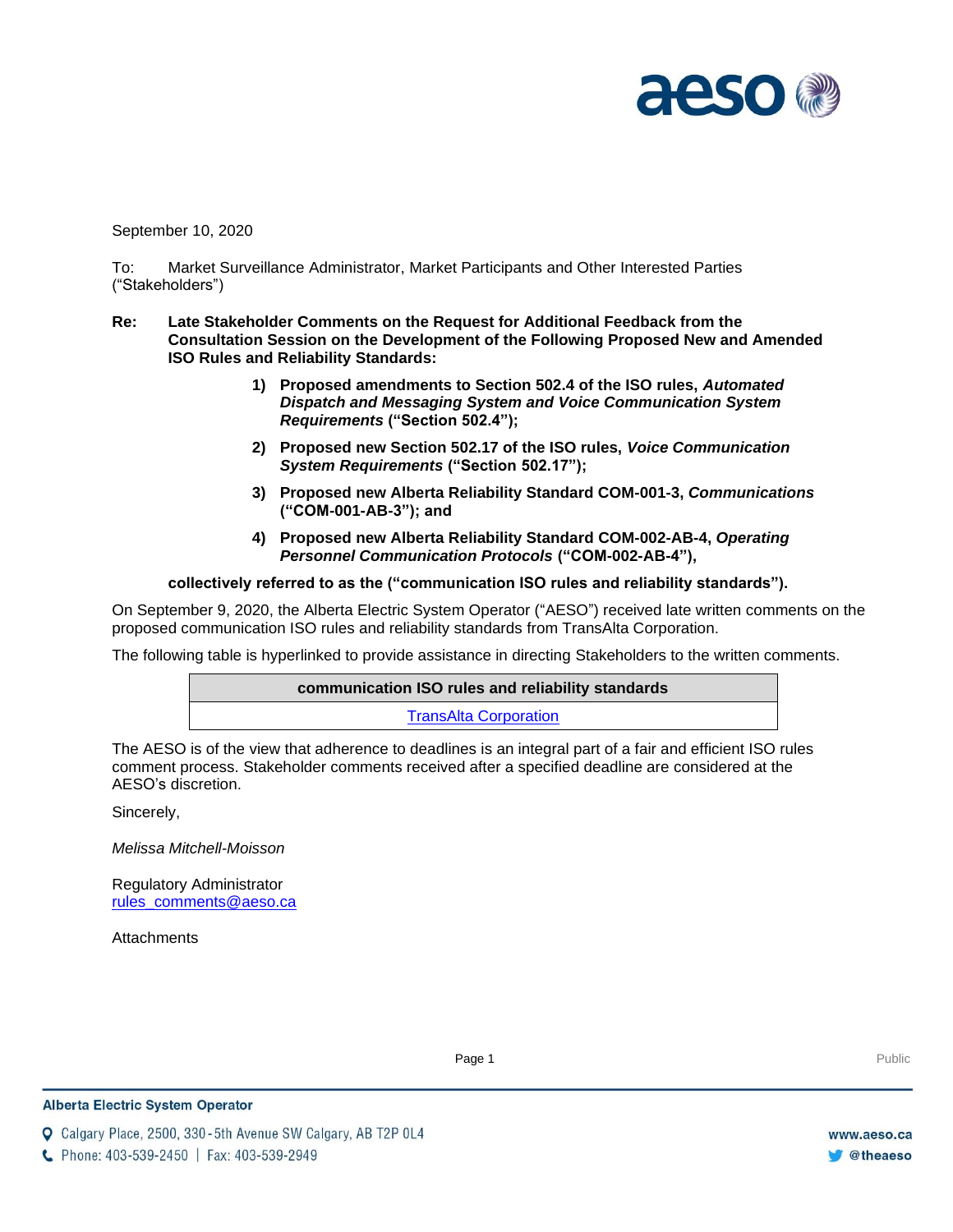<span id="page-1-0"></span>

**TransAlta Corporation** 

 $T(403)$  267-7110 www.transalta.com

Box 1900, Station "M" 110 - 12<sup>th</sup> Avenue SW Calgary, Alberta T2P 2M1

**David Michaud Senior Advisor, Operations Compliance** Direct Line: (403) 267-4913 Email: David\_Michaud@transalta.com

September 9, 2020

Alberta Electric System Operator 2500, 330 – 5 Avenue SW Calgary, Alberta T2P 0L4

### **Attention: Mrs. Melissa Mitchell-Moisson**

Dear Melissa:

### **Re: TransAlta Comments Regarding Proposed ISO Rules Section 502.17 Voice Communication System Requirements**

As part of the AESO's stakeholder consultation regarding proposed new and amended communication ISO Rules and reliability standards, TransAlta is writing to communicate a number of concerns with proposed Section 502.17. TransAlta asks that these be addressed before the AESO submits the rule to the AUC for approval. May it be noted that these concerns are similar to those communicated by some other large generators.

### **Timing of the ISO Rule relative to the AESO system project**

Just recently, the AESO notified parties with generation larger than 300 MW (control room or remote control center) and/or non-radial transmission facilities that at the end of September they will be hosting a project kick-off meeting regarding Voice-Order wire / Data (SCADA) Telecommunications. Consultation on the proposed rule should be deferred until that system project is fully scoped and it is determined who will pay the cost of the upgrade to utility order wire.

### **Regulatory efficiency**

All generators with a MARP greater than 5 MW, acting rationally and considering the significant costs and other burdens to generators which would result from the rule, should object to the requirements and costs being put on them as a result of the proposed rule. Given the abovementioned system project and that the AESO has communicated the need for the utility order wire requirements, it seems reasonable to ask why this isn't covered under system costs. Furthermore, it has been stated that that utility order wire is to ensure system reliability during a major power system event.